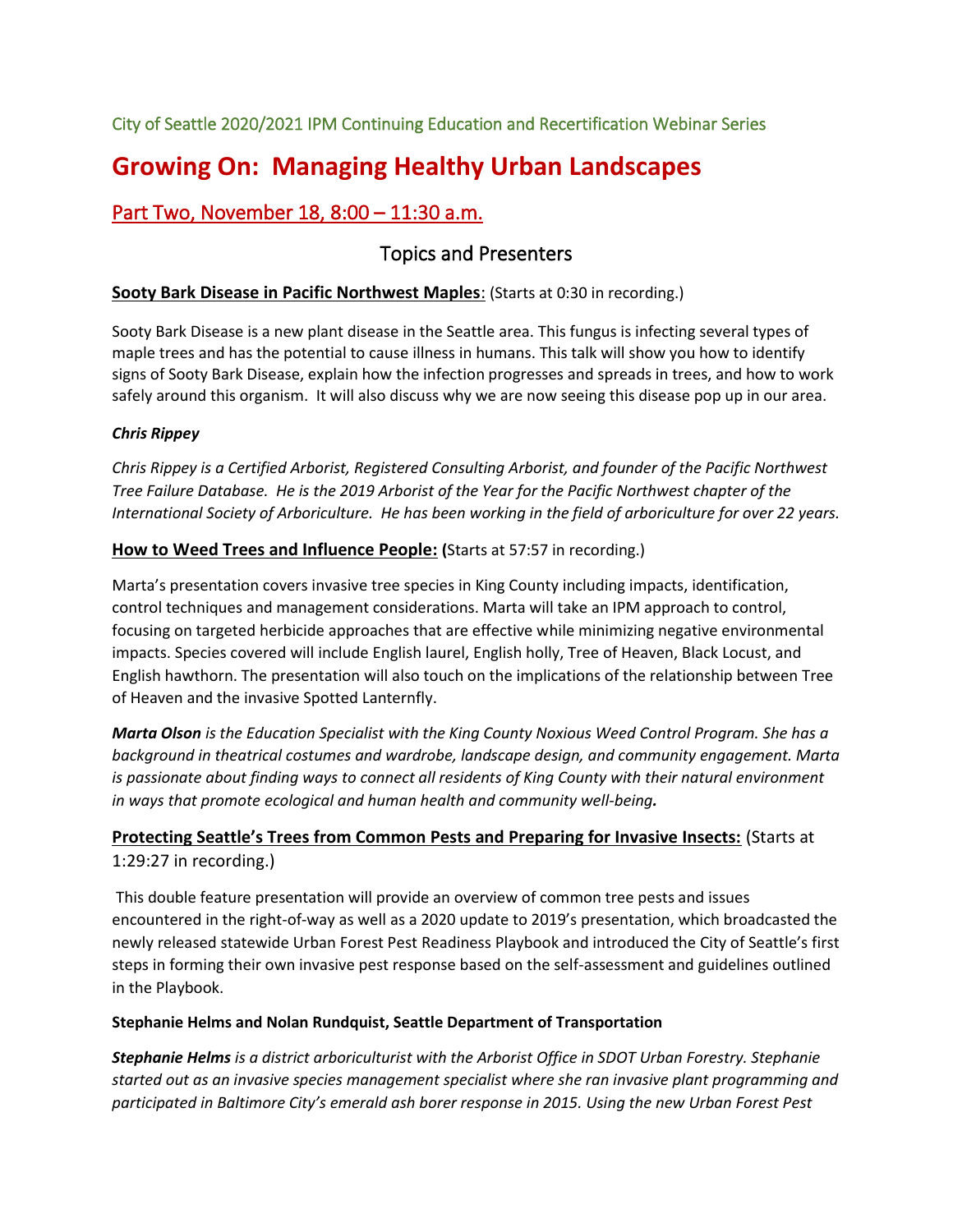*Readiness Playbook, her experience of being directly involved with an invasive pest response, and her skills in interagency coordination, Stephanie and fellow city colleagues formed the Seattle Committee for Invasive Pests to streamline protocol across departments and facilitate a future rapid response for when an invasive pest is detected within the City.*

*Nolan Rundquist is the City Arborist for SDOT Urban Forestry and has supervised the Arborist Office operations for the past 21 years after his position as City Arborist in Fremont, Nebraska. He was a member of the ISA and SMA Committee that developed the Municipal Specialist credential, sat on the ISA Test Committee for 7 years, and was then on the ANSI A300 Committee that set national standards for tree care that are followed today. Nolan continues to train and lead a team of arborists responsible for ensuring proper tree care and safety in the right-of-way, collaborates with urban forestry professionals across departments, and is an integral figure in multiple urban forestry efforts such as street tree inventory and pest management.*

## **Asian Giant Hornets and Outdoor Worker Safety:** (Starts at 2:24:35 in recording.)

A 30-minute presentation on Asian giant hornet offered by the Washington State Department of Agriculture. The Asian giant hornet is the world's largest hornet and poses a threat to honeybees, human health, and agriculture. The presentation will include identification of the target pest, trapping and eradication efforts. The webinar will conclude by addressing outdoor and farm worker safety.

### **Cassie Cichorz, Asian Giant Hornet Outreach & Education Specialist, Plant Protection-Pest Program |WSDA**

*Cassie serves as part of the Asian giant hornet response team at the WSDA. She worked in natural resource sectors across the Midwest, and taught kindergarten through second grade on an indigenous reservation. Cassie's goal is to prevent the establishment of Asian giant hornets by delivering project information, implementing outreach activities, and build a positive public momentum.*

# Contacts and Resources

#### **Sooty Bark Disease in Pacific Northwest Maples**:

Chris Rippey: [Chris@RippeyAboriculture.com](mailto:Chris@RippeyAboriculture.com)

#### **How to Weed Trees and Influence People:**

Marta Olson: [molson@kingcounty.gov,](mailto:molson@kingcounty.gov) (206) 218-3343

References:

- Stokes, Lopez, and Thiel; *Invasive Prunus spp. In St. Edward Park* (2017): [https://www.uwb.edu/getattachment/CBLR/faculty-resources/field-sites-and-community](https://www.uwb.edu/getattachment/CBLR/faculty-resources/field-sites-and-community-partners/Prunus-2017-Report-to-State-Parks.pdf?land=en-US)[partners/Prunus-2017-Report-to-State-Parks.pdf?land=en-US](https://www.uwb.edu/getattachment/CBLR/faculty-resources/field-sites-and-community-partners/Prunus-2017-Report-to-State-Parks.pdf?land=en-US)
- EarthCorps; *English Holly (Ilex aquifolium) Herbicide Treatment Study (2013)*: [http://www.earthcorps.org/ftp/ECScience/Projects/Holly\\_Treatment\\_Study\\_Report\\_2013.pdf](http://www.earthcorps.org/ftp/ECScience/Projects/Holly_Treatment_Study_Report_2013.pdf)